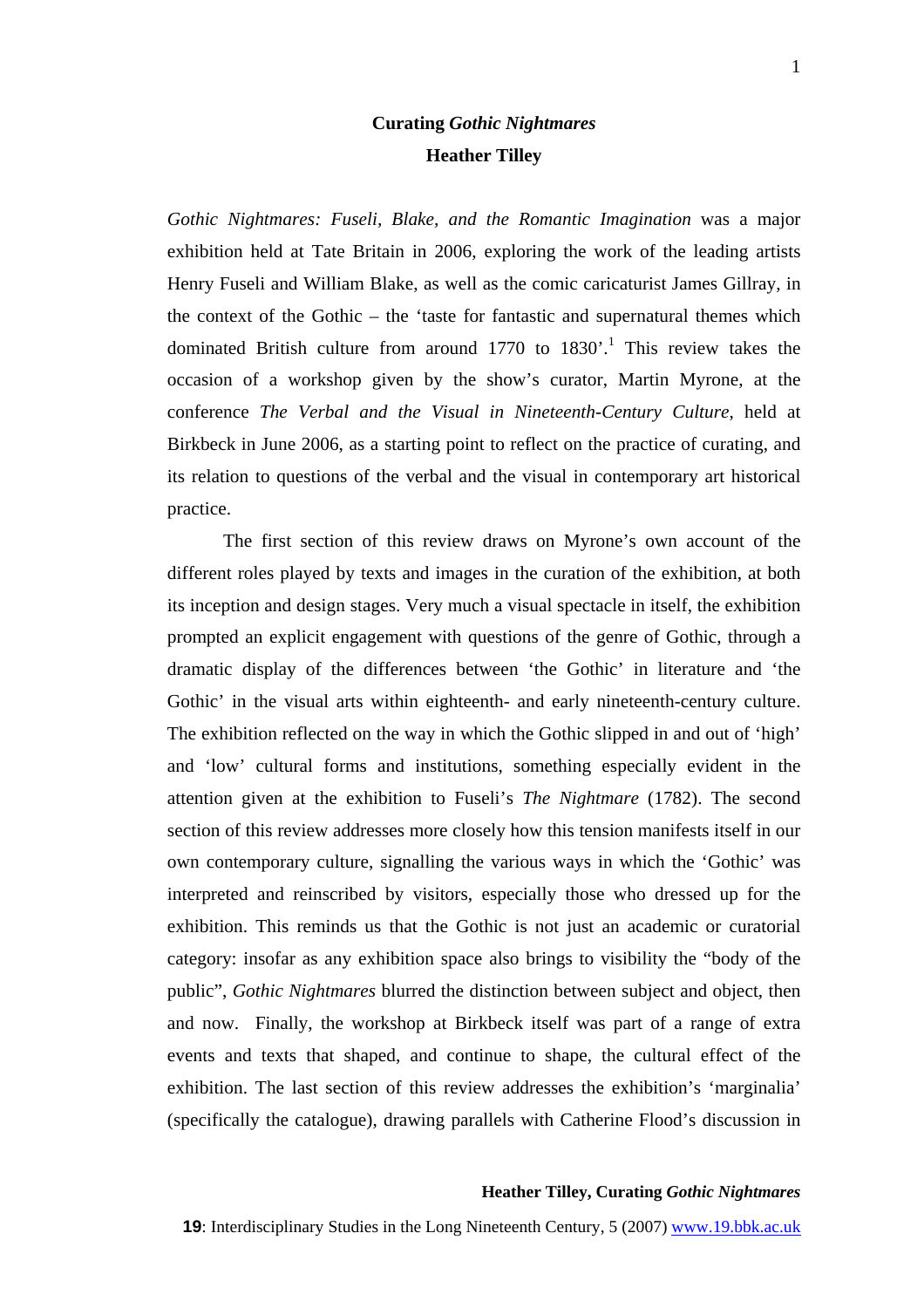this issue of *19* of the function of the catalogue in nineteenth-century exhibition viewing experiences.

# I

# The Curator's Exhibition

As part of the conference workshop, Martin Myrone circulated various documents relating to the show: a draft proposal of the show, a press release in the form of a room guide, and a link to the exhibition's webpage on the Tate Britain website. The material also outlined some of the significant critical studies on the themes of Gothic horror and fantasy, both in cultural commentary and literary studies.<sup>[2](#page-12-1)</sup> The two broad objectives of the exhibition were (1) to situate Fuseli's work (in particular *The Nightmare*) within current debates on the nature and genre of the Gothic, whilst questioning the distinction between the Gothic in the literary and visual imagination of the period, and (2) to build a show that would have a wide public appeal to a nonspecialist audience. More specific curatorial aims were to reflect on the differences between academic disciplines and museums and galleries in the treatment of subjects such as 'the Gothic'; to set forward a reappraisal of the visual art of 1770- 1830; and to explore the nature of spectacle in art and culture in both the Romantic period and in contemporary culture.

The workshop itself took the format of a slideshow walking through the exhibition, with Myrone commenting on specific issues or areas of interest that emerged from each of the nine rooms in the exhibition: (1) *The Nightmare*: Fuseli and the Art of Horror; (2) Perverse Classicism; (3) Superheroes; (4) Gothic Gloomth; (5) The Phantasmagoria; (6) Witches and Apparitions; (7) Fairies and Fatal Women; (8) Revolution, Revelation and Apocalypse; (9) *The Nightmare* in Modern Culture. Through this virtual tour, participants were channelled through the space without the ordinary distractions, divergences and traffic problems associated with a major exhibition. Although the exhibition did not argue for a firm exchange of ideas between the writers and visual artists of the period, it did suggest the different ways in which the verbal and visual nature of the Gothic may have affected eighteenth- and early nineteenth-century spectators and/or readers. Further, the exhibition aimed to recreate that experience for the twenty-first-century spectator

#### **Heather Tilley, Curating** *Gothic Nightmares*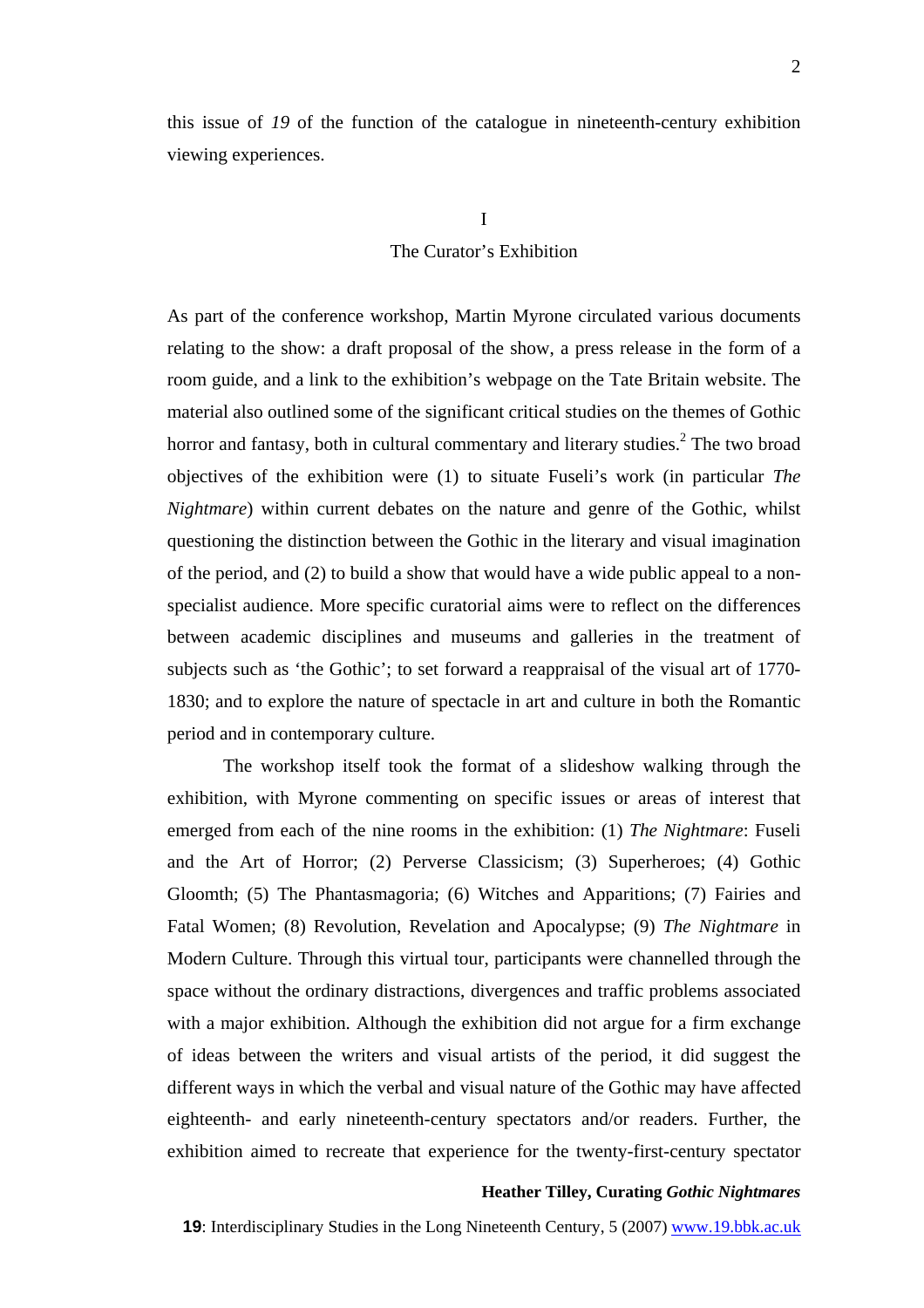By introducing the moving image, with the installation of the phantasmagoria in room five and examples from cinema in the final room, '*The Nightmare* in Modern Culture',<sup>[3](#page-12-2)</sup> the exhibition drew further parallels between eighteenth-century and contemporary visual culture. Located at the exhibition's centre, the phantasmagoria is crucial in rethinking late eighteenth-century visual culture as straddling across conventional genres of art history, as well as being in obvious dialogue with the cinematic excerpts in the last room. Together, they emphasised the experience of the visual in both cultures as kinetic, dependent upon the interaction of the spectator's body with the viewing space and drawing attention to the exhibition itself as spectacle. As well as staging a separate event, *Gothic Nightmares: Focus on Film*, and showing a selection of classic Gothic films (some curated by Mark Kermode) as part of the exhibition's wider events programme, the design of the exhibition was also inspired by Dario Argento's horror film *Suspiria*  (1977), for example through the use of intensely coloured walls and free floating drapes.

The introduction of cinematic content was quite an innovative step for Tate Britain and demonstrated the show's curatorial resonances with contemporary art exhibitions, as well as more traditional art historical shows. Although it was followed by a blockbuster on another key Romantic painter, John Constable, <sup>4</sup> *Gothic Nightmares*' engagement with issues of contemporary spectatorship and visual culture echoes unexpectedly with more recent events, such as Antony Gormley's show at the Hayward, *Blind Light* (2007). Gormley's 'Blind Light' installation, a cloud-filled glass box, was a highly reflexive mediation of the nature of vision and the experience of contemporary visual culture, as inside the installation viewers, as subjects of vision, became blind to their immediate surroundings whilst acting as moving, shadowy objects of vision to those viewers outside the exhibit. Mediating on the interaction of the body with the conditions of the interior space it inhabits, Gormley's installation echoes and tonally reverses the experience of the phantasmagoria. Both act as spaces that disturb the spectator's consciousness of their own body as an object within the exhibit and the orientation of other bodies in the space.

#### **Heather Tilley, Curating** *Gothic Nightmares*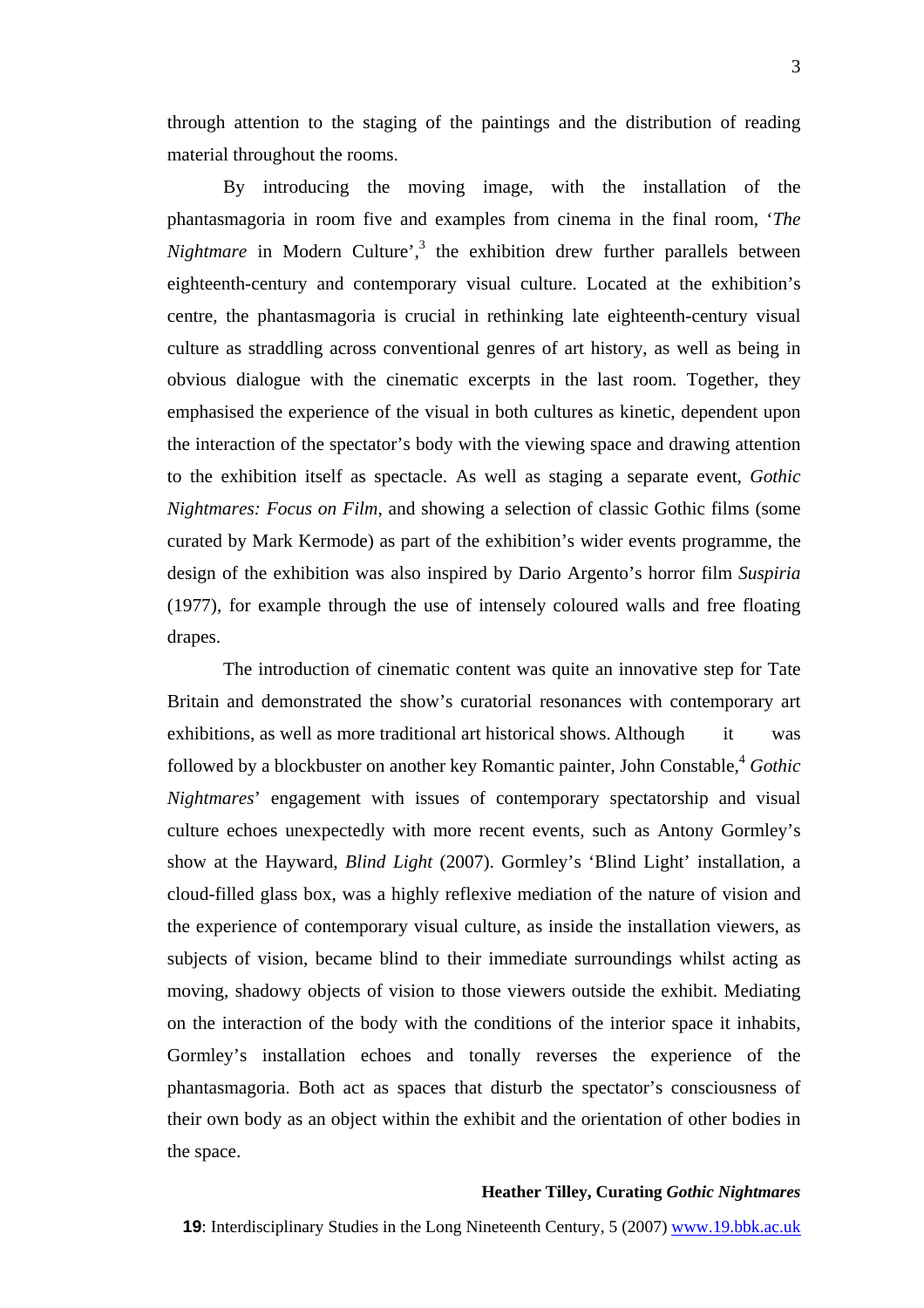Capturing the shifts between the spectator's experience of exterior and interior space was a fundamental dynamic of *Gothic Nightmares*, which was designed to encourage reflection on the difference between the staged spectacle of the Gothic (as demonstrated by the visual art) and the more intimate encounter with the Gothic to be had in reading Gothic literature. The staging and structure of the exhibition emphasised these different effects, as the use of colour, space and texture were deliberately chosen to create alternative sensations of theatricality, communality, and intimacy.

Two examples epitomise these effects. The viewer's first encounter in the exhibition was with Fuseli's *The Nightmare*, hung against dark red walls and dramatically lit with spot lighting. While very different from its original exhibition conditions,<sup>[5](#page-12-4)</sup> the curatorial design encapsulated the way in which Fuseli's image has entered the cultural imagination in often very bold and dramatic ways. Following its exhibition to the public in 1782, it quickly gained iconic status, establishing Fuseli as a major figure in the artistic circles of the day as a creator of outrageous, shocking and erotic themes. Its graphic exploration of horror, folklore, and concepts of the imagination and grotesque sexuality link it to the genre of the Gothic, a key facet of the Romantic imagination. By deploying this painting in such a dramatic way as its starting point, the exhibition confirmed *The Nightmare*'s status as a key image, both within Fuseli's career and in Romantic visual culture more generally. The bold and spectacular nature of the painting's display also quickly established that the exhibition would be asking new questions and opening new terms of debate concerning the history of exhibiting Fuseli, not least how he has traditionally been set apart from his contemporaries (thus inspiring a debate over the very nature of the term 'Romantic'). By directing the viewers to hold this image in mind as they navigated the exhibition space, curatorial choices encouraged them to establish a relationship between this painting and the material in the following rooms, making the question of what Fuseli was doing in this painting central to the experience of the show.

Spatial design was also used to contrast the ideas of the Gothic as a visual and as a verbal form. The fourth room, 'Gothic Gloomth', which explored most explicitly the experience of Gothic as a textual medium, created a very different effect from the first room. Walls were painted blue to create a greater sense of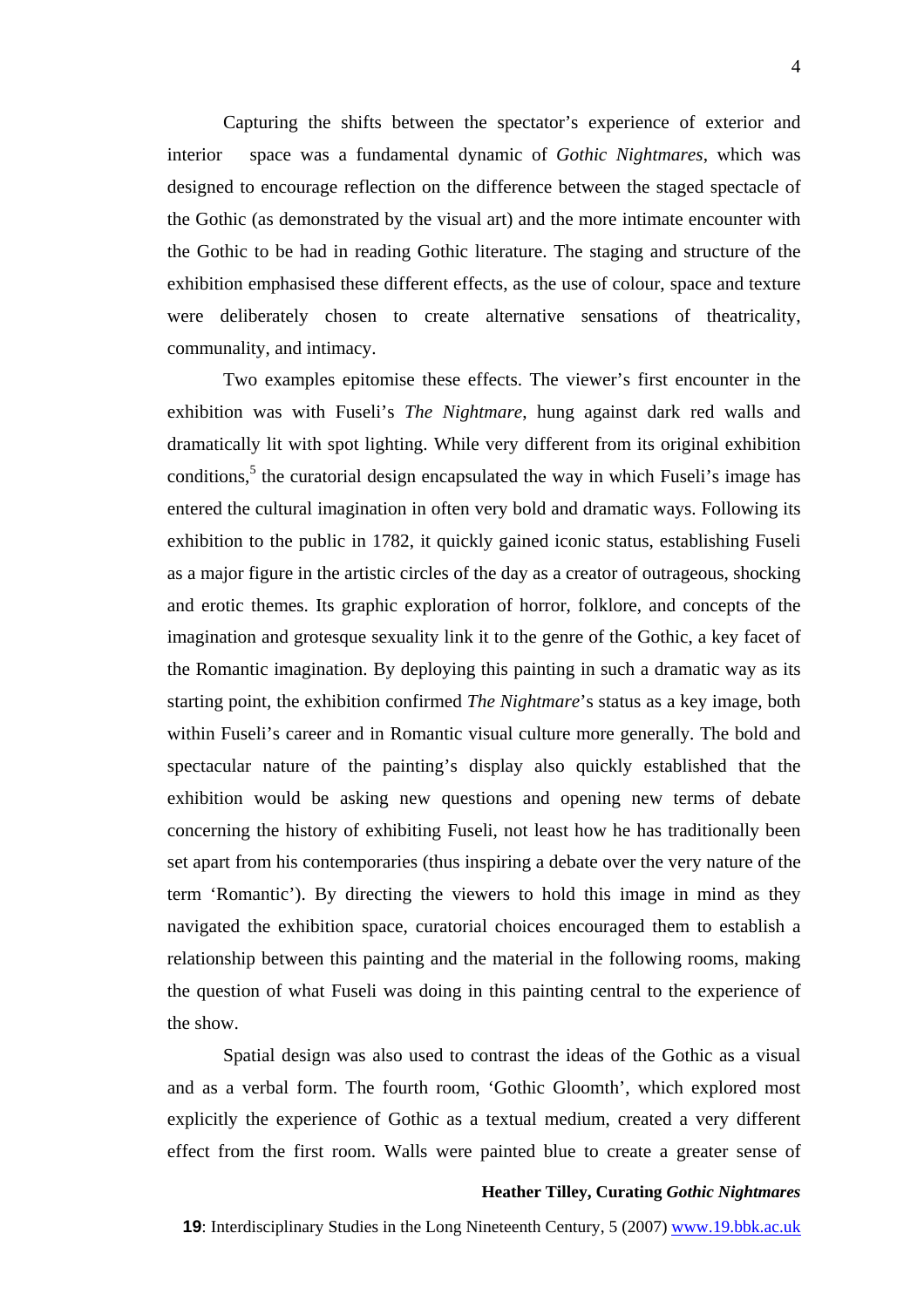enclosure, suggestive of the idea that reading literature enabled a more intimate encounter with the Gothic. The extracts gathered in this room were dramatically staged, on prop books chained down to a central plinth. Here then, the curatorial desire was to articulate a reflection on the Gothic both as a visual spectacle and as a read experience, allowing for a remediation of the verbal and visual dynamics within the medium of the exhibition space. Throughout the exhibition, textual information accompanying the images was kept to a minimum, in order to keep the focus of the visitor's attention on the art objects themselves. Occasionally, if a passage from a contemporary text related to an exhibit, that passage was displayed in a caption. The collection of captions and texts in a book placed on a pedestal in the corner of every room further suggested the different dynamics of reading and viewing.

The shared ownership of the Gothic formed a central part of the workshop discussion. The distances and differences between a subject's life in academic disciplines and in museums and galleries were explored at length, as the term 'Gothic' is situated at the intersection of academia and the museum. Although literary and cultural historians have re-appraised Gothic literature in its political, social and psychological contexts, there has been, as of yet, limited crossover of these themes into discussions of the visual art of the period exploring the Gothic. The exhibition, and its accompanying catalogue with critical essays by Christopher Frayling, Marina Warner and Myrone himself, offers a constructive dialogue between the fields of literary studies and art history.<sup>6</sup> As we will see, however, the space of the exhibition and its interpretation by viewers was potentially in conflict with the critical objectives of the curators, not least because those objectives might be diluted by the wide popular appeal of featured artists such as Fuseli, Blake, Gillray, and George Romney in their reworking of the aesthetics of the sublime and exploration of the themes of horror and fantasy – an obvious sensational attraction. This potential conflict was recognised at the outset, with the exhibition design playing to these expectations by incorporating spectacle and sensation into the fabric of the exhibition's design itself, while still addressing 'challenging' topics around the nature of sexuality and identity to a wide and, in the main, unspecialised audience.<sup>[7](#page-12-5)</sup>

Overall, Myrone commented on how walking through the exhibition was a profoundly artificial experience, having nothing to do with the nature of late-

# **Heather Tilley, Curating** *Gothic Nightmares*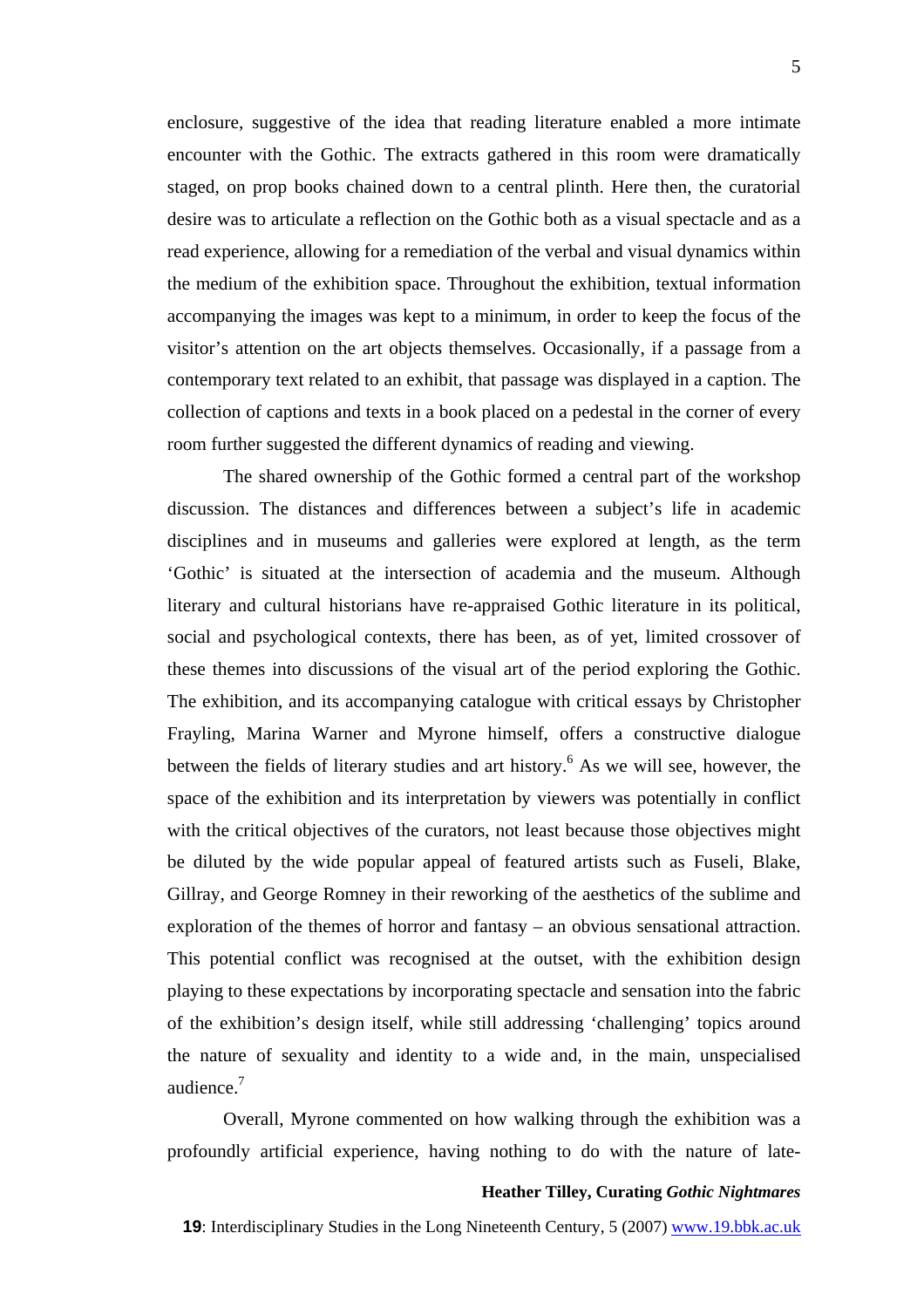eighteenth-century experience of art. (His playful approach is exemplified, for instance, by the ironic use of pink for the walls of the 'Superheroes' room.) Instead, the design sought to encapsulate the wider cultural connotations of the Romantic imagination. In this way, the exhibition space conflated and distorted the exteriority of the eighteenth-century Gothic in art, presenting it as a spatial aesthetic when, in reality, these images would have been jostling with a range of other genres and images in the mixed, free-for-all spaces of the eighteenth-century salons.

In a sense, the challenges of recreating Gothic spaces within the pre-existing architecture of the Tate's exhibition space actually allowed for creative engagement with the themes of the exhibition itself, such as the engagement of the Gothic with themes of revolution. The architecture dictated the show's narrative flow: as well as dramatically bringing attention to the theatricality of the Gothic in visual form (for example illustrations of scenes from Milton and Shakespeare), walking through the rooms also gave a sense of the reading process.

## II

# The Goth's Exhibition

The exhibition made visible how the Gothic is not just a historical category; it has a vibrant subculture of its own, which on occasion turned the exhibition into a performative space. Significantly, many exhibition goers regarded the exhibition as a space in which they too could act as displays, inviting and provoking visual comparisons between their own body and dress and the art objects on display. The late eighteenth-century exhibition space has itself been documented as a place where to be seen and to look at one another was as important, if not more important, than looking at pictures.<sup>8</sup> The desire of exhibition goers both to restage and reinterpret eighteenth-century Gothic culture emphasises the ways in which the idea of 'the Gothic' has been kept alive and transformed in contemporary popular culture, perhaps unique amongst cultural trends. Twenty-first century Gothic culture is disseminated across a heterogeneous range of spaces, straddling not only the visual arts and literature, but also the fashion, cosmetics and music industries, clubs, celebrity culture, and even the urban landscape, with areas like Camden in London synonymous with contemporary Goth culture, and also associated with other

## **Heather Tilley, Curating** *Gothic Nightmares*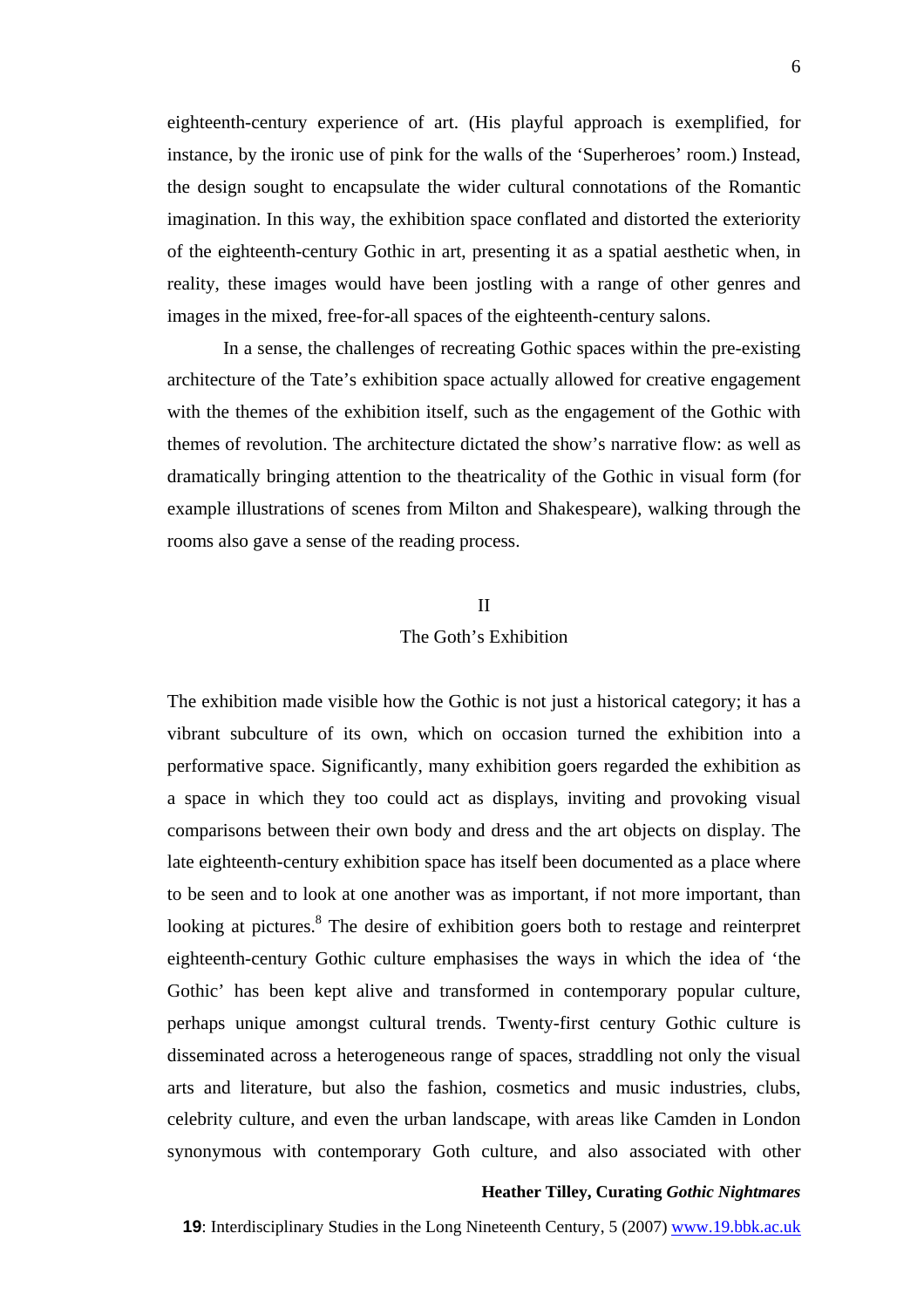subcultures such as punk. 'Gothic' today signals a resistance to commercialised, branded fashion and to dominant paradigms of both the masculine and feminine body.

However, over the past few years, Gothic has also become a high-end fashion style. Recent collections by designers such as Vivienne Westwood and John Galliano demonstrate the shared space that 'alternative' and 'mainstream' cultures occupy in their referencing and recycling of the Gothic. Whilst this is in part symptomatic of *haute couture* fashion designers drawing increasingly upon subcultures (particularly from music) in their collections, it also demonstrates an important point about the ambivalent cultural positioning of the Gothic between high and low art. The Gothic's mainstream position can also be seen in the immense popularity of TV shows such as *Buffy the Vampire Slayer* (which was on sale in the Tate shop during the exhibition). The Gothic can signify a range of fundamental questions and themes about the relationship between the human and the supernatural, death and the macabre, which resist dominant homogenising cultural ideologies, while also acting as little more than an aesthetic marker, as this resistance becomes itself marketed to mass audiences (for example, *Buffy* fans), or wealthy elites (in the case of haute couture). However, even those instances where the Gothic enters into the mainstream reveal the complex workings of the genre, as Sarah Michelle Gellar's portrayal of Buffy did initially offer a reversal of many feminine stereotypes to a mass audience (it was not so much the show as the media's fixation on Gellar's celebrity which perhaps diluted *Buffy*'s initial edginess).

The arbitrary nature of the Gothic genre is drawn out in both the *Gothic Nightmares* show and the exhibition catalogue. In the exhibition itself, the ambivalence of this shared space was materialised in the room devoted to 'Fairies and Fatal Women', with a curtain dividing oil paintings of fairies from pornographic drawings by Fuseli and Theodor von Holst. This division captured the images' sense of private titillation, especially given the curtain's unexpectedly semi-transparent nature, although this reflection on the still-transgressive nature of pornography actually became quite a kitsch feature of the exhibition. Again, the space itself was charged and transformed by the ambivalent nature of the Gothic. This room then physically demonstrated Myrone's claim that 'the art of Fuseli and his contemporaries can be absurd, even laughable, and pretentious in the extreme' and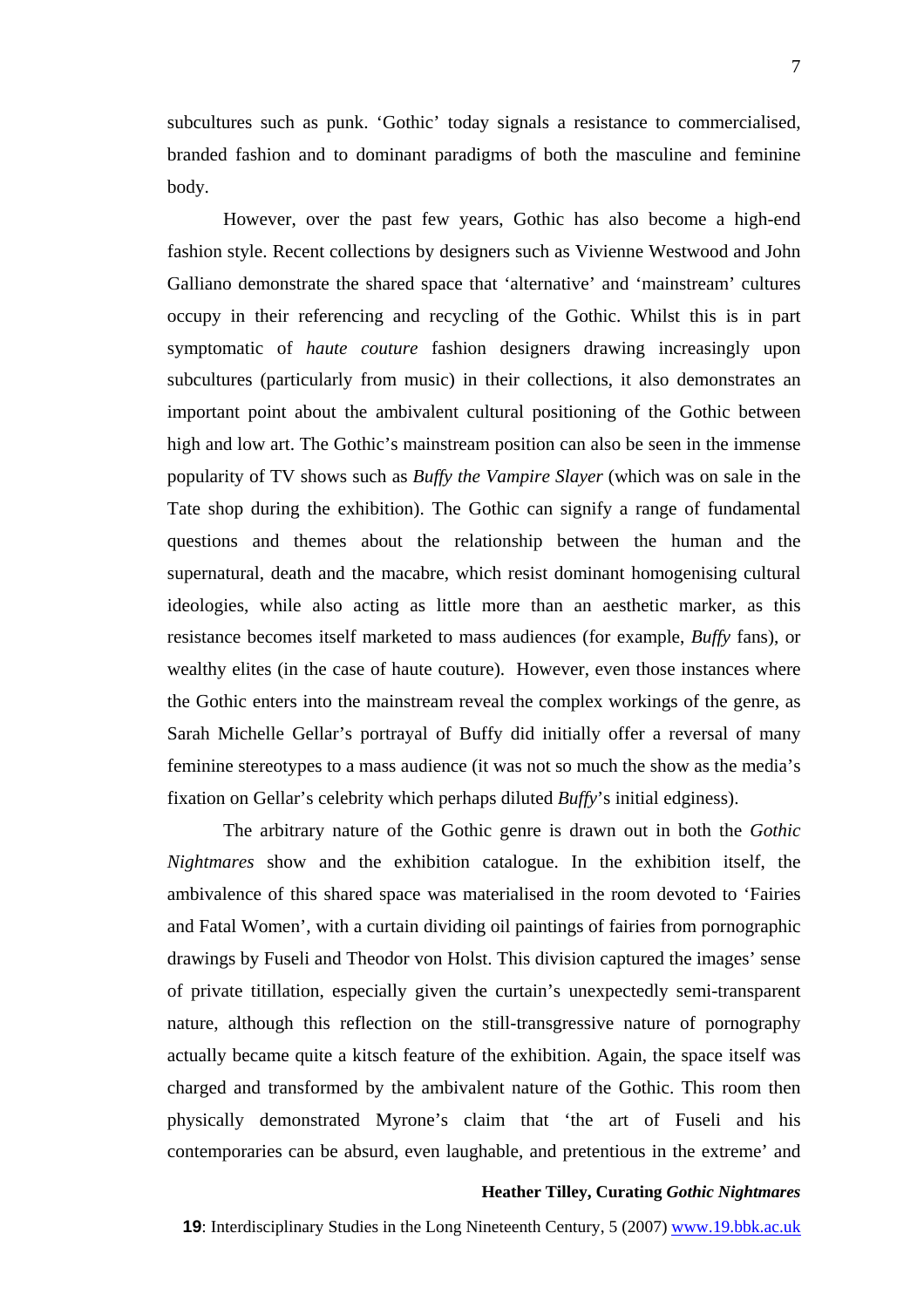that it is therefore perhaps 'all the more valuable historically … potentially exposing, rather than helping to mask, the fatal emptiness at the heart of bourgeois modernity'.<sup>9</sup> Myrone further explores the relationship between the genres of contemporary pornography and horror and the eighteenth-century Gothic through Linda Williams' category of 'body genres' and asks whether 'the inscriptions on Fuseli's dodgiest drawings are just a veil of pretension':

What if such designs were literal aids to masturbation, rather than 'erotic' explorations of some profound or dark dimension of humanity? Is it possible to imagine that they could be *both*? Can art history bear to apprehend the possibility of actual physical arousal? Or outright  $disgust?$ <sup>[10](#page-12-8)</sup>

The encounter between eighteenth-century and twenty-first-century Gothic further opens up this association of 'the Gothic' with the subversive. In the gallery space, the genre's subversiveness was effected through the destabilisation of historical boundaries, as the desire to reinscribe the exhibition space along contemporary Gothic lines resisted the overall historicising aims of the exhibition itself. As Catherine Flood demonstrates in this issue of *19*, there can be divergence between what we might learn from an exhibition catalogue and other material and sources that re-enact the experience of the exhibition. New technologies present to us, as critics and historians, a fuller range of sources (and indeed voices) around the edges of events such as the *Gothic Nightmares* exhibition, revealing also an expanded notion of what is at stake in curating a major exhibition. For example an MP3 recording of an educational workshop, one of the range of activities run by Tate Britain around the exhibition and initially broadcast on the independent radio station Resonance FM, offers an (edited) range of reflections from young Goths on what the historical 'Gothic' means to them, intercut with samples of another important strand of contemporary Goth culture, music. The workshop also provided a forum for these teenagers to discuss and share experiences of Gothic culture today, demonstrating the ways in which twenty-first- and eighteenth-century Gothic meet within the wider exhibition space, reaching out and transforming each other dynamically in the process.  $11$ 

## III

#### *Gothic Nightmares*: Text, Image, Event

#### **Heather Tilley, Curating** *Gothic Nightmares*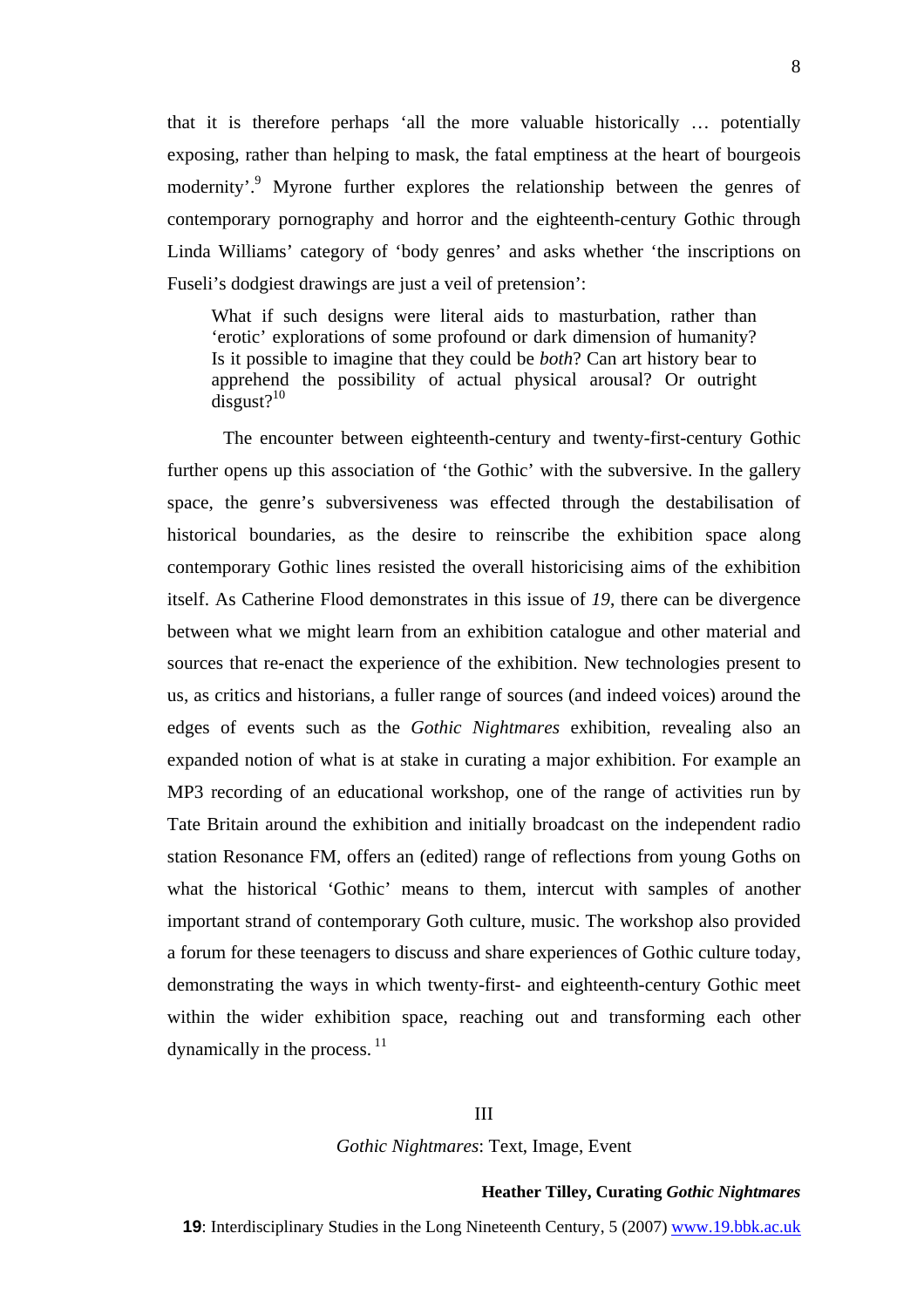The *Gothic Nightmares* exhibition was not simply confined to the space of the gallery rooms, as the above example demonstrates. A series of events, talks and

workshops inspired by the subject of the exhibition were set up alongside the exhibition itself, including a workshop with the graphic novelist Alan Moore on Fuseli and comic book culture, fairytale reading sessions, and a Goth party hosted by the Tate, which included projections of mice creeping along the walls of the exhibition. During the period of the exhibition, the show's sensational feel was conveyed through the striking publicity material, which reproduced Fuseli's *Nightmare* and depicted a close-up of the imp perching on the woman's torso, focusing on her ambivalent pose of abandonment. Indeed, the image produced a similar effect within its own original exhibition environment. Frayling's essay in the exhibition catalogue documents the impact of Fuseli's painting in its immediate context. On Thursday 9 May 1782, the day after it was reviewed in the *Morning Herald*, 2,713 people were recorded as visiting the Academy exhibition – the highest figure for a single day of the entire run (apart from the last) – the average so far in 1782 had been 1,962 people a day. Exhibition goers were perhaps attracted by the review's promise of the wildness and 'disagreeable' subject matter of Fuseli's painting[.12](#page-12-10) *Gothic Nightmares*'s supporting textual material retained the exhibition's playful, theatrical construction of the Gothic, with the website dramatically introducing featured artists as the 'cast of characters'. This final section explores the way in which the show reached out from the walls of the gallery through the medium of text, offering some broad reflections on the role of the exhibition catalogue in this process.

In this issue of *19,* Catherine Flood draws out the play between the verbal form of the catalogue and visual experience of the art objects in various nineteenthcentury accounts, noting the way in which they are marked by (and indeed encourage) an extra spatial and bodily performance within the exhibition space. This invites us, broadly, to think about the changing social function of the exhibition catalogue, as well as the tensions and ellipses between the spectacle of the exhibition space and the marginalia around it. The relation between guides, captions, catalogues and the viewing experience of *Gothic Nightmares* loosely demonstrates that the function of these guides and catalogues no longer represents an attempt to

### **Heather Tilley, Curating** *Gothic Nightmares*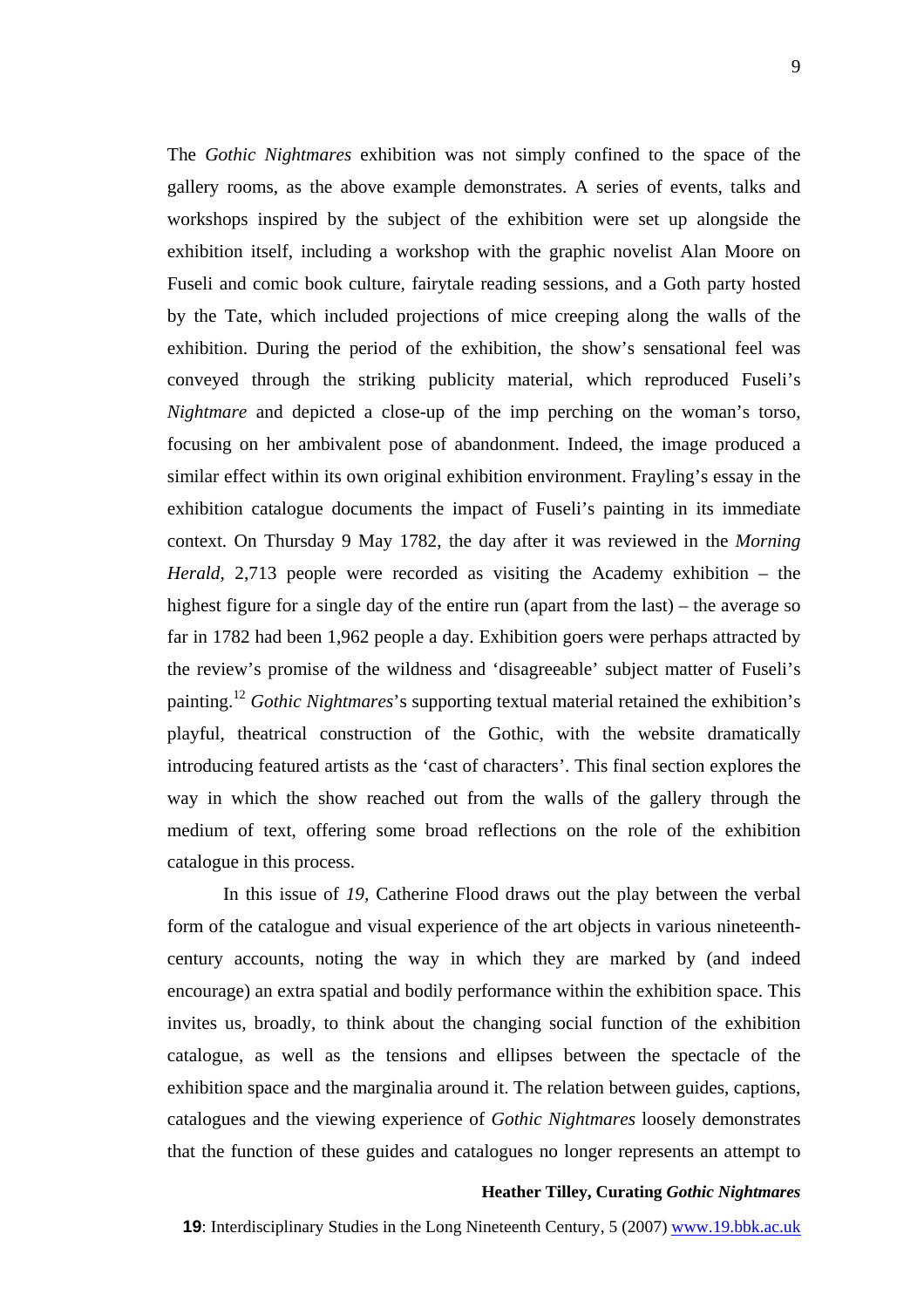restrict and manipulate the interpretation of space and image, but rather to encourage reflection on the very act of being a spectator within the specific context of the gallery. Flood's essay explores in detail the presence of the nineteenth-century catalogue within the gallery and the complex ways in which the catalogue used institutional authority to direct the viewer whilst in the exhibition space.<sup>13</sup> By contrast, the late twentieth-century and twenty-first-century catalogue might be thought of as an object that confers authority on the exhibition space from outside the walls of the gallery itself.

Within the more static space of the book, the *Gothic Nightmares* catalogue extends the play between the visual and verbal experience of the Gothic by interlacing the index of images with quotations from textual sources: contemporary letters, documents and literary texts, as well as historical literary texts that acted as source material for the artists (for example, Milton, Shakespeare, and the Bible). The catalogue also retains the exhibition's sense of playfulness, in one instance drawing parallels between accusations of Fuseli's painting *Percival Delivering Belisane from the Enchantment of Urma* (1783) as base and juvenile and the Gothic paintings discovered in Saddam Hussein's private quarters, which were taken 'as evidence of that dictator's moral and aesthetic depravity'.<sup>14</sup>

In today's exhibitionary complex, the catalogue has an important relationship with the memory of the exhibition. Flood briefly touches upon the way in which annotating catalogues in the nineteenth century acted as an 'aid to memory', arguing that the catalogue was 'part of the exhibition that you purchased and carried away with you', thus acting as 'cultural capital'.<sup>15</sup> However, also notable is her example of the 1878 *Times* editorial which exhorts Royal Academy visitors to study the catalogue before visiting the exhibition.<sup>16</sup> In today's exhibition market, exhibition exits are usually located next to a shop or retail stall; thus viewers are immediately encouraged to invest in the catalogue upon leaving the exhibition (often priced at three to four times the cost of a ticket). The social meaning of the exhibition catalogue has shifted; it offers an opportunity to engage with the critical debates around the subject by reading the critical essays at the front of catalogues, whilst also becoming a valuable object in its own right. The exhibition catalogue signals not so much an attempt to dictate the viewer's circulation through the exhibition space, than an appeal to the viewer's desire to retain a memento of the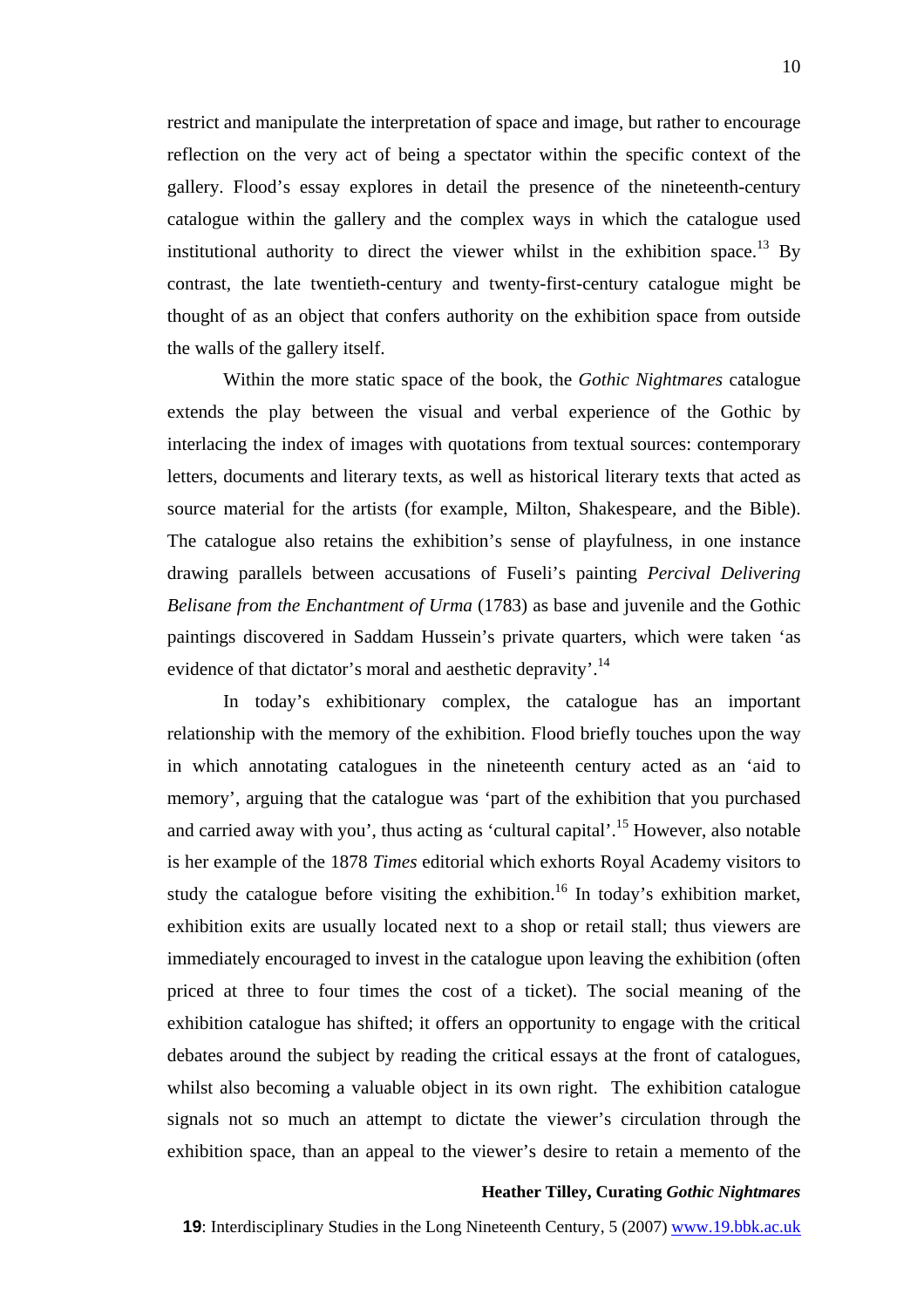show (through the catalogue, they can own coloured reproductions of all the objects featured). It is also a way for the institutions staging the exhibition to generate further income. Further, its main relationship is no longer with the space of the exhibition itself, but rather with the afterlife of the exhibition.

In this instance, the catalogue re-emphasises the verbal and visual dynamics of the Gothic genre articulated within the walls of the exhibition space. It further strengthens the art historical claims of the show and fulfils Myrone's desire to present a fresh look at the visual culture in which Fuseli's *Nightmare* emerged and the visions and nightmares it inspired. It functions as a useful document of the show, which as an event is spread over a range of spaces and institutions and shaped by a wide number of participants, such as academics, historians, listeners, discussants, spectators, and performers. The catalogue has also become an object of desire in itself; selling out its entire print run, its value has increased sharply, indicative of the popularity and glamour of its subject, which continues to fascinate its still-diverse audiences.

## Endnotes:

 $\overline{a}$ 

<sup>3</sup> This final section of the exhibition explored the 'artistic progeny' of Fuseli's *The Nightmare* which, as Frayling and Myrone note, 'are legion'. The image continued to be reproduced and circulated in a variety of forms and mediums well into the nineteenth century, from the radical caricatures initially published by Thomas Rowlandson (1784) and James Gilray, to Parisian book illustrations of the 1820s and 1830s. Frayling and Myrone also point out the image's fusion with the mythology of the vampire, as well as its entry into early film production as a way of organising the visual image within the frame (for example in Robert Wiene's *The Cabinet of Doctor Caligari* [1919]). As they argue 'film references – from German Expressionism to Hollywood horror to recent costume dramas – have "democratised" Fuseli's most famous painting to the point where it has long since moved beyond visual cliché' (207).

<sup>&</sup>lt;sup>1</sup> Exhibition abstract, taken from Tate Britain website,

<sup>&</sup>lt;Hhttp://www.tate.org.uk/britain/exhibitions/gothicnightmares/H> last accessed 14 August 2007.

<sup>2</sup> For example, Christopher Frayling, *Nightmare: The Birth of Horror* (London: BBC, 1996), and in literary studies James Watt, *Contesting the Gothic: Fiction, Genre and Cultural Conflict, 1764-1832*  (Cambridge: Cambridge University Press, 1999).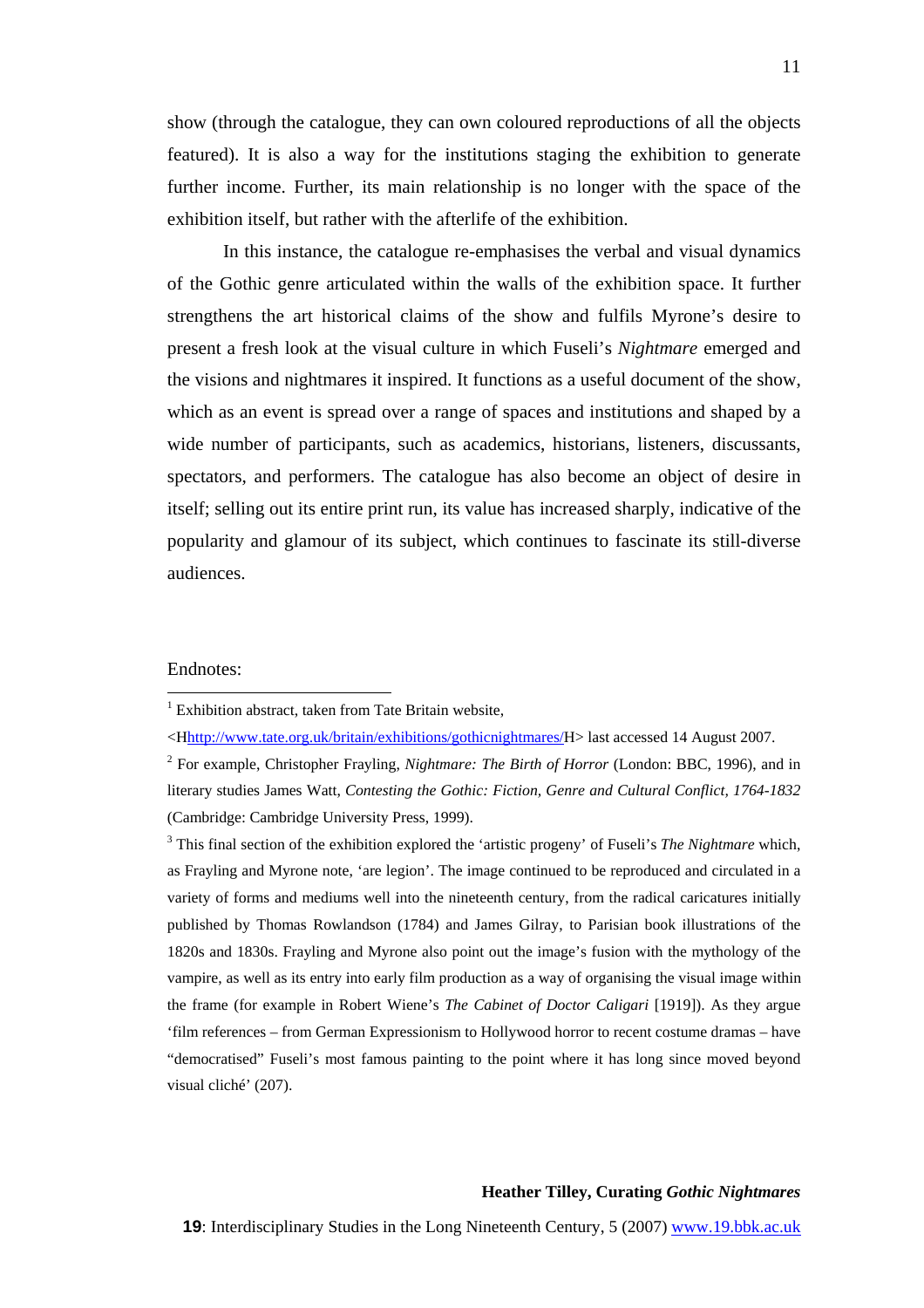4 *Constable: The Great Landscapes*, the central feature of which was gathering together for the first time all of John Constable's seminal six-foot exhibition canvases, including the famous paintings *The Hay Wain* (1820-21) and *The White Horse* (1819).

5 Christopher Frayling's analysis of the 1782 RA exhibition, where Fuseli's *Nightmare* was first exhibited, restores the sense of original viewing practices to these paintings. He discusses several images of late eighteenth-century exhibition goers, which demonstrate the competition paintings faced with other paintings, often stacked high up the walls and outside of viewers' lines of vision (as witnessed in Johann Heinrich Ramberg's engraving *Exhibition of the Royal Academy, 1787*, published by A. C. de Poggi in 1787); and even from the exhibition viewers themselves: 'the fashionably dressed visitors, a sample of London high society, are indeed "gazing at each other" rather than at the paintings' (Christopher Frayling, 'Fuseli's *The Nightmare*: Somewhere between the Sublime and the Ridiculous', in *Gothic Nightmares: Fuseli, Blake, and the Romantic Imagination* ed. by Martin Myrone [London: Tate Publishing, 2006], pp. 9-22 [p. 9]).

<sup>6</sup> Tate simultaneously published an accompanying Gothic critical reader, divided into five sections covering 'The Gothic: A Sampling of Some Key Texts and Images': 'The Psychological and Aesthetic Functions of Horror and the Fantastic'; 'Rediscovering the Gothic'; 'Fantastic Artists and Writers'; 'Moral Panics and Critical Debate: Opposition to Gothic Horror and Fantasy'. It includes extracts from and samples of key Gothic texts and images (among them passages from Horace Walpole's *The Castle of Otranto* [1764], Ann Radcliffe's *The Mysteries of Udolpho* [1794], Percy Bysshe Shelley's *Ghasta or, the Avenging Demon!!!* [c.1809-10], Bram Stoker's *Dracula* [1897]), as well as extracts from significant political and aesthetic treatises which helped to shape the cultural context in which the Gothic emerged (for example Joseph Addison's and Edmund Burke's writings), and responses to aspects of the Gothic (for example Freud's *The Uncanny* [1919]). *The Gothic Reader: A Critical Anthology* ed. by Martine Myrone and Christopher Frayling [London: Tate Publishing, 2006]).

<sup>7</sup> Myrone provided statistics outlining that only an average of 20% of visitors at any exhibition has specialist art historical knowledge.

8 See Tony Bennett's 'The Exhibitionary Complex', *New Formations* 4 (1988), and Suzanne Matheson, '"A Shilling Well Laid Out": the Royal Academy's Early Public', in *Art on the Line: The Royal Academy Exhibitions at Somerset House 1780-1836*, ed. David Solkin (New Haven: Yale University Press, 2001), pp. 39-53.

<sup>9</sup> Martin Myrone, 'Fuseli to Frankenstein: The Visual Arts in the Context of the Gothic', in Myrone, ed., (2006), pp.30-40, p.39.

 $10$  Myrone (2006), p.38

 $11$  An MP3 of this workshop can be found on the Tate website

<http://www.tate.org.uk/youngtate/project\_files/project\_gothicround.htm>, [accessed 14 August 2007]

<sup>12</sup> Review quoted by Frayling, in Myrone, ed.,  $(2006)$ , pp.10-11.

#### **Heather Tilley, Curating** *Gothic Nightmares*